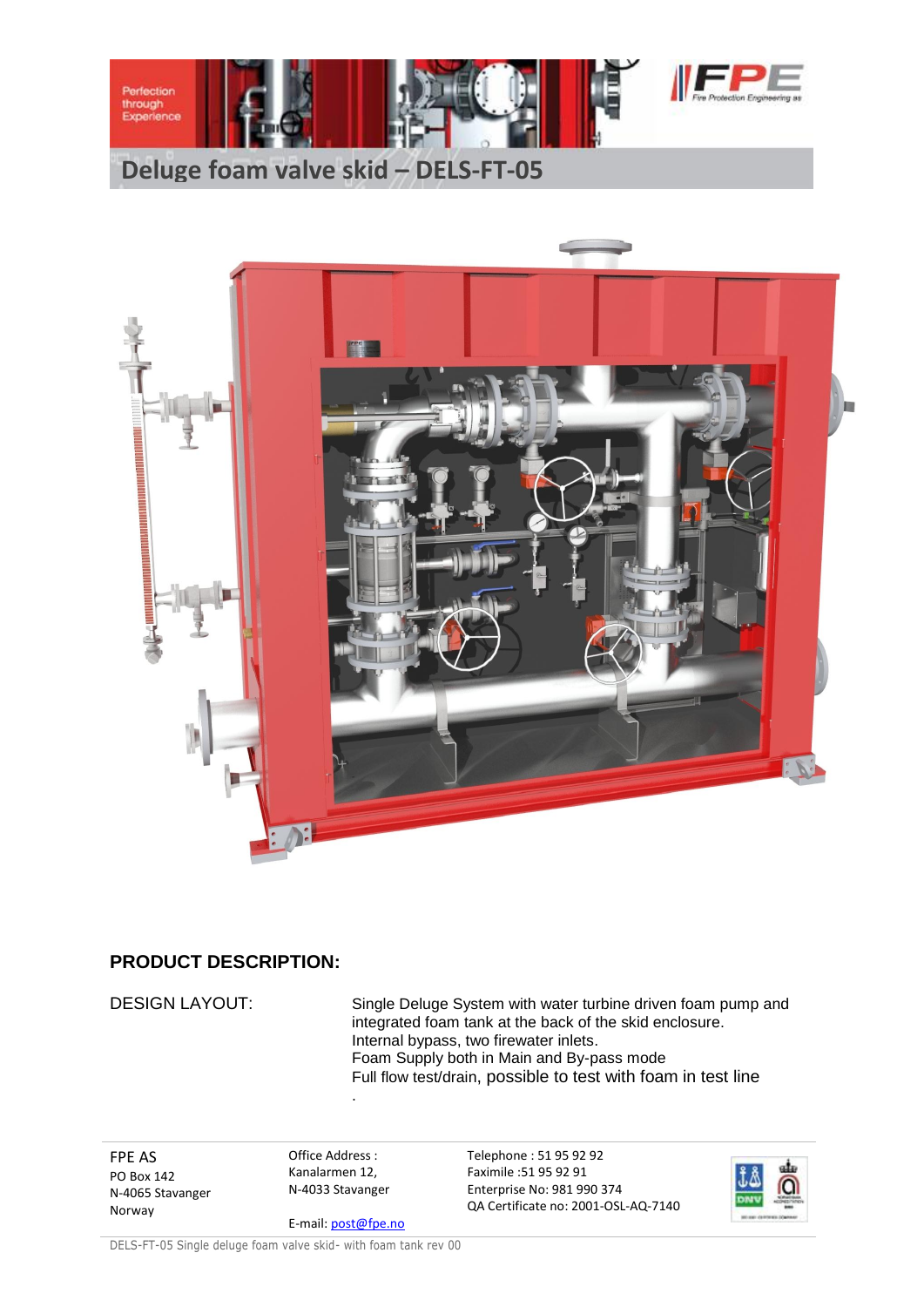

**Deluge foam valve skid – DELS-FT-05**

STANDARD MATERIALS: Cabinet: STANDARD MATERIALS: Cabinet: SST AISI 316, painted externally

Water Piping/Valves: Titanium Foam Piping/Valves: AISI 316 Foam Pump & Driver: Bronze

ALTERNATIVE MATERIALS: Piping: CuNi 90/10, Super Duplex<br>Valves: Values: Super Duplex, BS1400 AB Super Duplex, BS1400 AB2/LG2,

WORKING PRESSURE: 20 barg

FPE AS PO Box 142 N-4065 Stavanger Norway

Office Address : Kanalarmen 12, N-4033 Stavanger

E-mail: post@fpe.no QA Certificate no: 2001-OSL-AQ-7140

Telephone : 51 95 92 92 Faximile :51 95 92 91 Enterprise No: 981 990 374

alı

DELS-FT-05 Single deluge foam valve skid- with foam tank rev 00